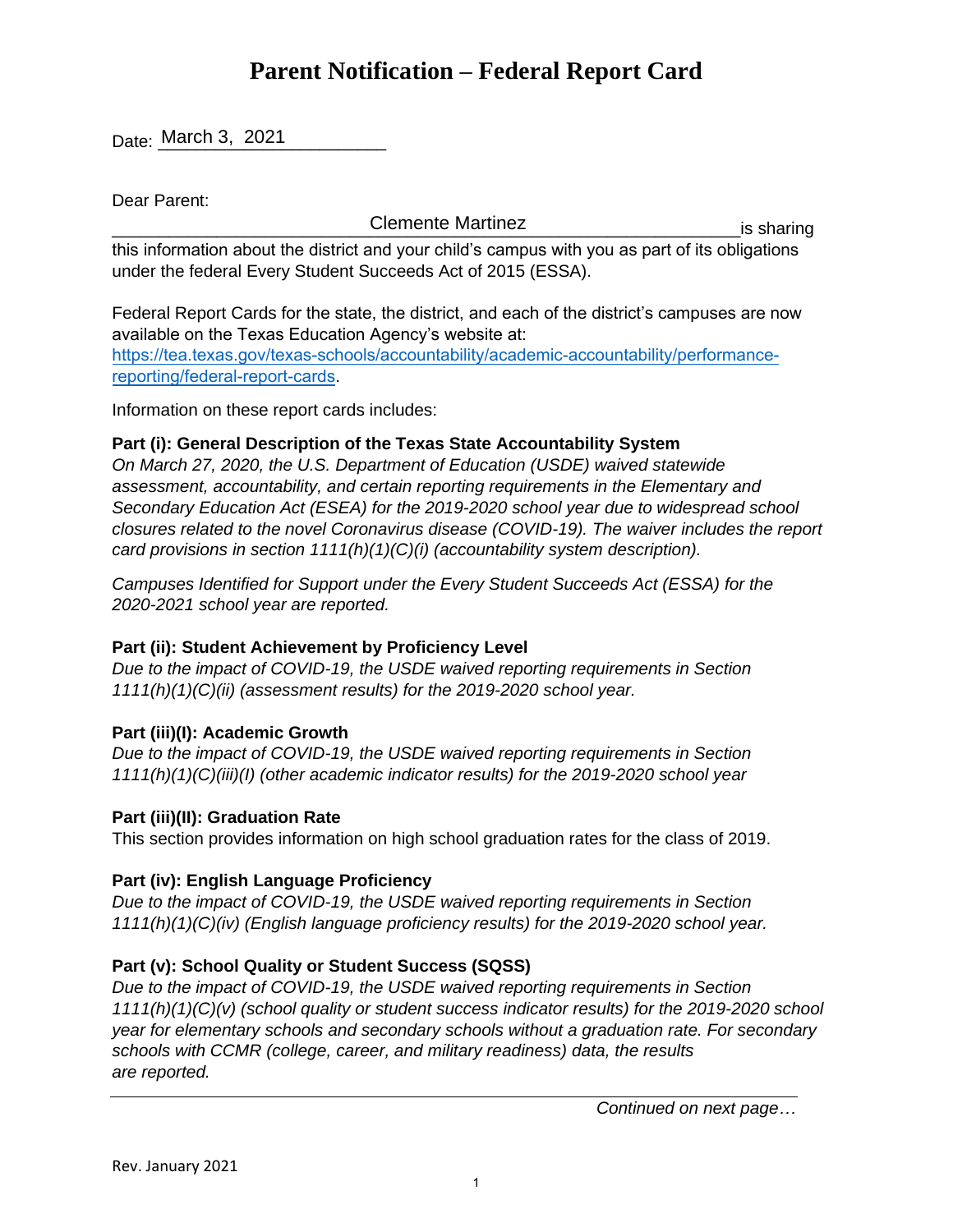# **Parent Notification – Federal Report Card**

#### **Part (vi): Goal Meeting Status**

*Due to the impact of COVID-19, the USDE waived reporting requirements in Section 1111(h)(1)(C)(vi) (progress toward meeting long-term goals and measurements of interim progress) for the 2019-2020 school year.*

#### **Part (vii): STAAR Participation**

*Due to the impact of COVID-19, the USDE waived reporting requirements in Section 1111(h)(1)(C)(vii) (percentage of students assessed and not assessed) for the 2019-2020 school year.*

#### **Part (viii): Civil Rights Data**

Part (viii)(I): The section provides information from the 2017-2018 Civil Rights Data Collection (CRDC) surveys, submitted by school districts to the Office for Civil Rights, on measures of school quality, climate, and safety, including counts of in-school suspensions, out-of-school suspensions, expulsions, school related arrests, referrals to law enforcement, chronic absenteeism (including both excused and unexcused absences), incidences of violence, including bullying and harassment.

Part (viii)(II): This section provides information from the 2017-2018 CRDC surveys, submitted by school districts to the Office for Civil Rights, on the number of students enrolled in preschool programs and accelerated coursework to earn postsecondary credit while still in high school.

#### **Part (ix): Teacher Quality Data**

This section provides information on the professional qualifications of teachers, including information disaggregated by high- and low-poverty schools on the number and percentage of (I) inexperienced teacher, principals, and other school leaders; (II) teachers teaching with emergency or provisional credentials; and (III) teachers who are not teaching in the subject or field for which the teacher is certified or licensed.

#### **Part (x): Per-pupil Expenditure**

This section provides information on the per-pupil expenditures of federal, state, and local funds, including actual personnel expenditures and actual non-personnel expenditures, disaggregated by source of funds, for each school district and campus for the preceding fiscal year.

*To be updated by June 30th, 2021.*

#### **Part (xi): STAAR Alternate 2 Participation**

*Due to the impact of COVID-19, the USDE waived reporting requirements in Section 1111(h)(1)(C)(xi) (number and percentage of students with the most significant cognitive disabilities taking an alternate assessment) for the 2019-2020 school year.*

*Continued on next page…*